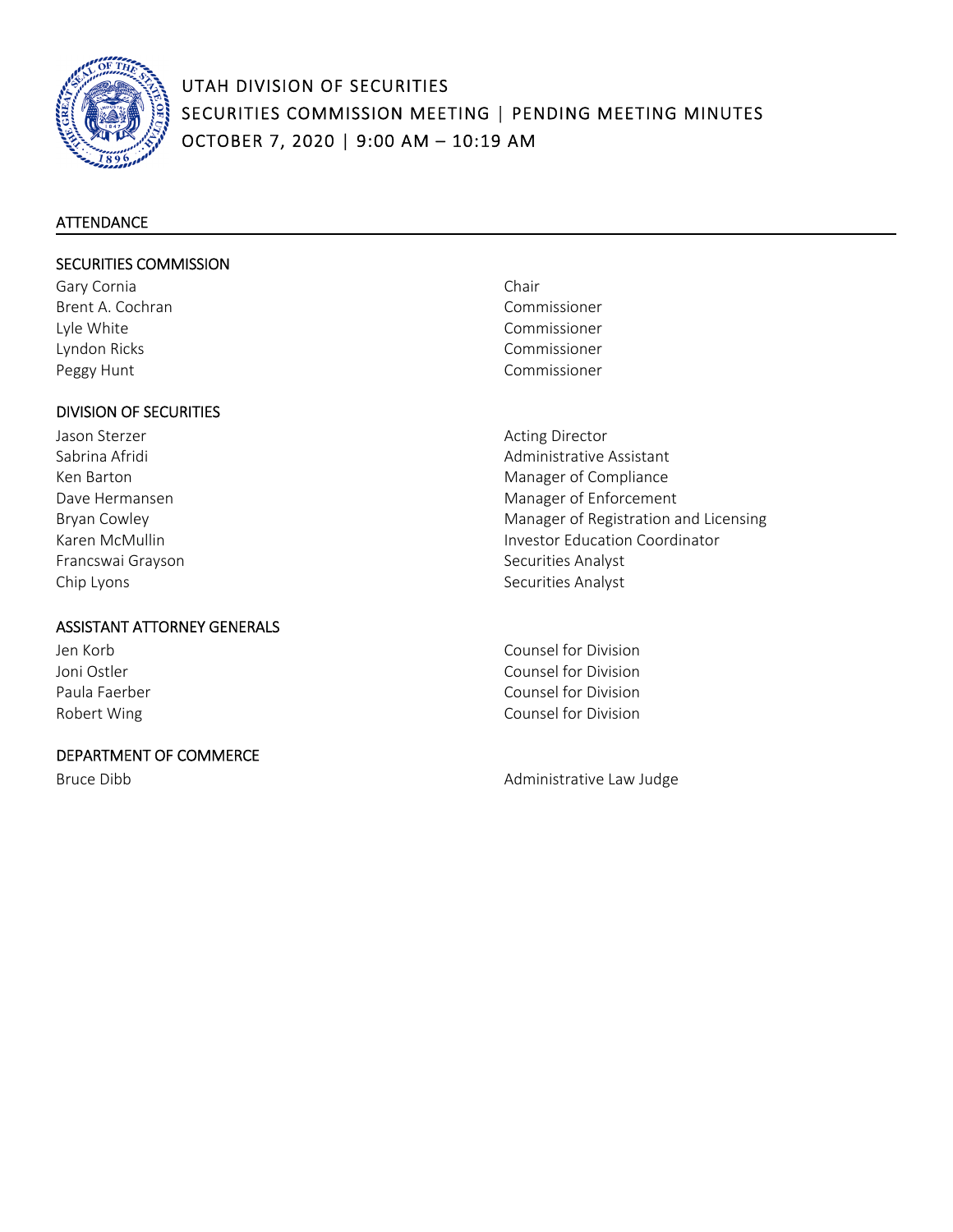

#### WELCOME AND CALL TO ORDER **SECULAR TO A SECULAR SECULAR SECULAR SECULAR SECULAR SECULAR SECULAR SECULAR SECULAR SECULAR SECULAR SECULAR SECULAR SECULAR SECULAR SECULAR SECULAR SECULAR SECULAR SECULAR SECULAR SECULAR SECULA**

Chairman Cornia commenced the Securities Commission meeting.

#### APPROVAL OF AUG 6, 2020 MINUTES

Commissioner Brent Cochran made a motion to approve the Minutes and Commissioner Lyndon Ricks seconded the motion.

 $\checkmark$  The motion was approved unanimously.

### DIRECTOR'S REPORT | JASON STERZER 9:04 AM

Acting Director Jason Sterzer began the Director's report by acknowledging the departure of former Director Thomas A. Brady. Mr. Sterzer further expressed that Mr. Brady was a great leader, colleague, and friend. Mr. Brady's last day with the Division was August 27, 2020. Mr. Sterzer explained that he will maintain his current role as Director of the Division of Corporations and Commercial Code while serving as the Acting Director to the Division of Securities until a Director has been appointed. Acting Director Sterzer announced the Division's most recent new hire, Cidne Orchard. Ms. Orchard's first day as an Enforcement Investigator was October 6, 2020. Ms. Orchard is a University of Utah graduate and previously worked for the Securities Division from 1998‐2006 as a License Examiner. Mr. Sterzer concluded his report with a review of the current vacancies including an Examiner and an Investigator position. Afterwards, Chairman Cornia on behalf of the Commission offered their thanks and professional gratitude to former Director Brady on his exceptional job, specifically during the pandemic.

#### SECTION REPORTS AND REPORTS AND RESERVE TO A SECTION REPORTS AND RESERVE TO A SHOP AND RESERVE TO A SHOP AND RESERVE TO A SHOP AND RESERVE TO A SHOP AND RESERVE TO A SHOP AND RESERVE TO A SHOP AND REPORTS AND RESERVE TO A

Ī

#### Compliance | Ken Barton

2020 Year‐to‐date Exam Statistics

Ken Barton began the Compliance report by explaining exams related to securities licensed entities as well as agents: The total YTD exams Compliance completed for 2020 is 39.

 38 compliance examinations as follows: 16 for‐cause exams opened because of an investor complaint or Regulatory Agency referral, and 22 routine examinations. Lastly, 1 new Investment Adviser licensing approval exam.

Mr. Barton concluded the Compliance report with Administrative Action updates as follows:

- $-$  Presenting Proposed Stipulation and Consent Order, in the matte of, Todd Seeholzer.
- $-$  Brandon Stimpson (Respondent), currently discussing a proposed settlement subject to Commission approval and a hearing in the event a settlement agreement is not reached.
- $-$  3 examinations are currently in the drafting stage, pending an Administrative Action.
- $\rightarrow$  3 exams have been screened criminally, pending indictment decisions.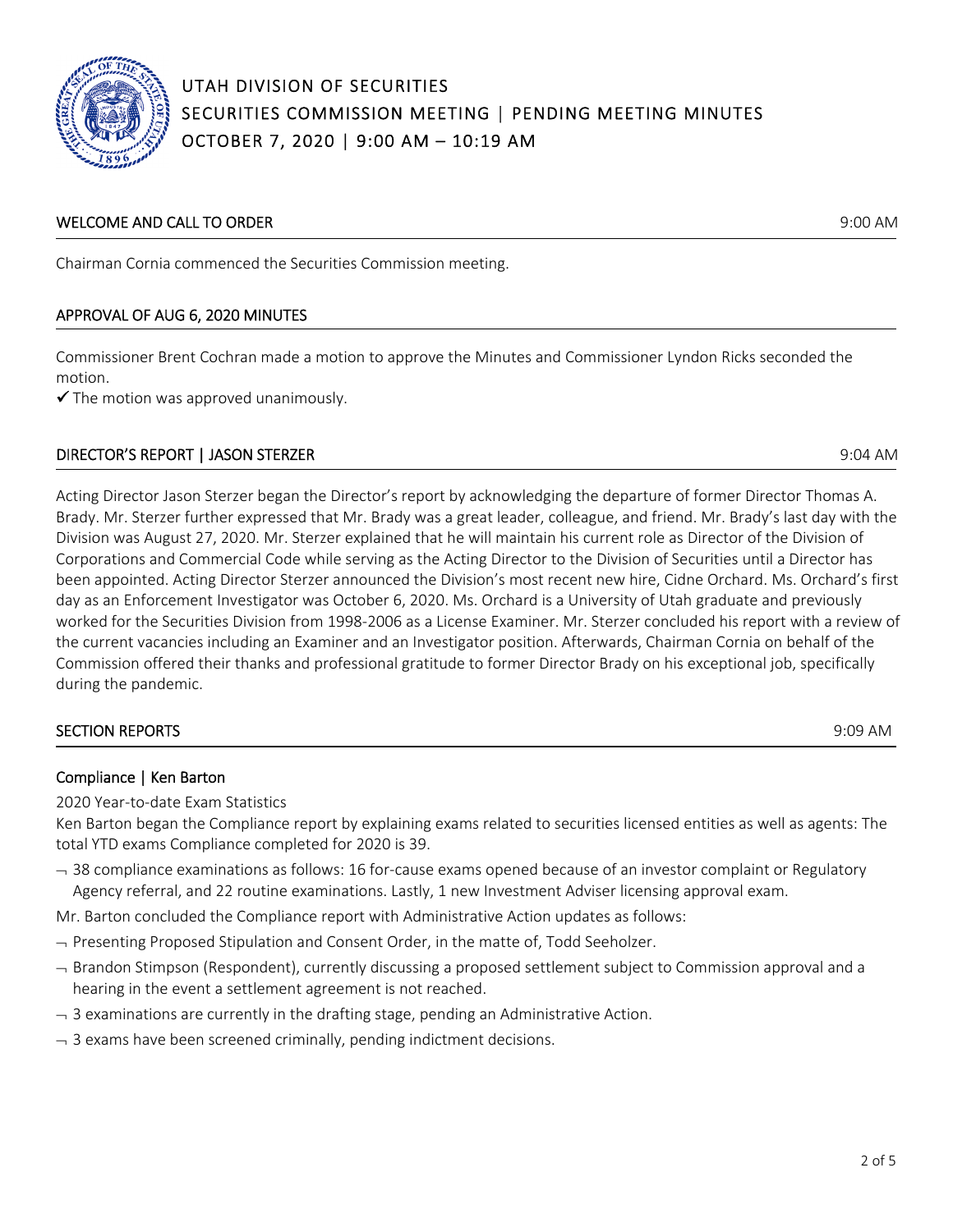

#### Enforcement | Dave Hermansen

Mr. Hermansen began the Enforcement report with extending an additional welcome to Ms. Orchard. Then discussed the Enforcement's complaints and case load as follows:

- $-$  2 civil actions.
- $-$  35 cases are under investigation; 2 of which are a joint investigation with other States.
- $-$  23 cases are in the que (backlogged).
- $-$  3-4 Order to Show Cause's (OSC's) are in the que to be drafted.
- Mr. Hermansen concluded the Enforcement report with updates on criminal actions and cases as follows:
- $-$  29 cases are being screened by prosecutors which represents 41 individuals.
- $\rightarrow$  Attorney General's office has 13 cases. Attorney General's office.
- $\neg$  Department of Justice (DOJ) has 15 cases.
- $\overline{\phantom{a}}$  Davis County, Salt Lake County and Cache County each have a case (3 total).
- $\rightarrow$  Jersey sentencings with take place at the end of October 2020 and November 2020.
- $\rightarrow$  Denise Rust has entered a guilty plea and will serve her sentence in February 2021.

#### Investor Education | Karen McMullin

Ms. McMullin began the Investor Education report by providing an update for events, which have either been canceled, postponed, or rescheduled due to the COVID‐19 pandemic and social distancing restrictions. The events are as follows:

- $-$  AARP sponsored 2 events (canceled due to the current nature of the pandemic)
- $-$  Utah Retirement Systems (URS) sponsored 4 events (canceled due to the current nature of the pandemic).
- $\overline{\phantom{a}}$  The Financial Planning Association invited the Division of Securities to speak at their (virtual) annual Symposium. The Symposium consisted of industry professionals throughout the State of Utah and provided an opportunity to update licensees on compliance standards and best practices.
- The Director of a Salt Lake County Senior Center contacted the Division for assistance with a drive‐by lunch event for the seniors in the community. Division prepared 30 packets of Investor Education material, complete with pens and a Department of Commerce expo bag.
- The Utah Financial Empowerment Coalition is sponsoring a virtual conference: "Women in the Money," the Division will be hosting. The conference is scheduled for October 9, 2020, for more information visit www.womeninthemoney.org.
- Dixie State University's (DSU's) Women's Resource Center is hosting an online seminar: "Women & Money: Earn, Save and Invest." Florence Bacabac, Director and Professor with DSU's Resource Center, requested a presentation from the Division. The online seminar is scheduled for Wednesday, November 4, 2020.

#### Licensing and Registration | Bryan Cowley

Mr. Cowley began the Licensing and Registration report by discussing how continuity of the Registered Investment Advisors (RIAs), application process was successfully maintained after COVID‐19. Mr. Cowley explained how the priority is to encourage "would‐be" licensees to consult with an attorney, then to contact the Division of Securities for assistance with regulatory matters, as needed. Mr. Cowley concluded his report by describing the federal requirements and regulations and compared them to the state requirements and regulations.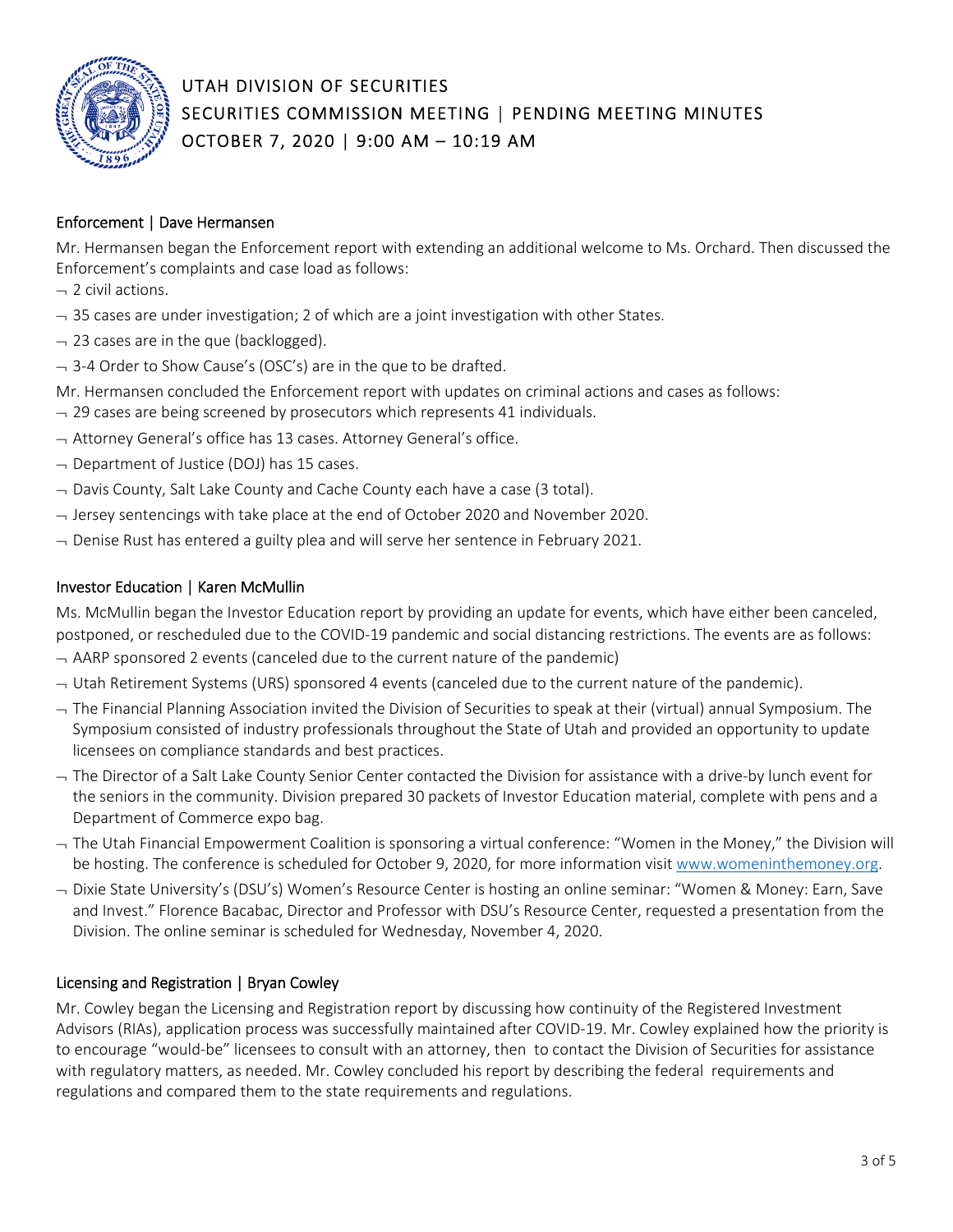

### EDUCATION FUND EXPENDITURE REQUEST 9:41 AM

#### Bryan Cowley

Commissioner Lyle White made a motion to approve the request and Commissioner Peggy Hunt seconded the motion.  $\checkmark$  The Commission approved the Education Fund Expenditure Request unanimously.

#### CONSIDERATION AND APPROVAL OF PROPOSED ORDERS 9:50 AM

#### In the matter of: Todd Seeholzer| SD‐20‐0031 Stipulation and Consent Order | Presenter: Chip Lyons

Mr. Seeholzer agreed to the Proposed Order and under this Order, Mr. Seeholzer neither admits nor denies the Division's Findings and Conclusions. Mr. Seeholzer agrees to cease and desist from violating the Act and comply with the requirements of the Act in all future business in the State. Mr. Seeholzer agrees to be barred from associating with any broker‐dealer or investment adviser licensed in Utah; from acting as an agent for any issuer soliciting investor funds in the state of Utah; and from being licensed in any capacity in the securities industry in Utah. Mr. Seeholzer agrees to pay the Division a total fine of \$110,000 pursuant to Utah Code Ann. §61‐1‐20, consideration of the factors set forth in Utah Code Ann. §61-1-31, and pursuant to the terms set forth in paragraph 75 of the Proposed Order.

Commissioner White made a motion to approve the Order and Commissioner Hunt seconded the motion.  $\checkmark$  The Commission unanimously approved the Order.

#### In the matter of: Ship Group Inc and Thomas R. Sanford| SD‐20‐0010 and SD‐20‐0012 Stipulation and Consent Order | Presenter: Francswai Grayson

Mr. Sanford and Ship Group agreed to the Proposed Order and under this Order, Mr. Sanford and Ship Group neither admit or denies the Division's Findings and Conclusions. Mr. Sanford and Ship Group agree to cease and desist from violating the Act and comply with the requirements of the Act in all future business in the State. Mr. Sanford and Ship Group agree to be barred from associating with any broker-dealer or investment adviser licensed in Utah; from acting as an agent for any issuer soliciting investor funds in the state of Utah; and from being licensed in any capacity in the securities industry in Utah. Mr. Sanford and Ship Group agree to pay the Division a total fine of \$80,000 within six months of the Commission's approval of the Order: pursuant to Utah Code Ann. §61‐1‐20, consideration of the factors set forth in Utah Code Ann. §61-1-31, and pursuant the terms set forth in paragraph 64 of the Proposed Order.

Commissioner White made a motion to approve the Order and Commissioner Cochran seconded the motion.  $\checkmark$  The Commission unanimously approved the Order.

## In the matter of: Blake D. Young| SD‐20‐0009

## Stipulation and Consent Order | Presenter: Francswai Grayson

Mr. Young agreed to the Proposed Order and under this Order, Mr. Young neither admits nor denies the Division's Findings and Conclusions. Mr. Young agrees to cease and desist from violating the Act and comply with the requirements of the Act in all future business in the State. Mr. Young agrees to be barred from associating with any broker‐dealer or investment adviser licensed in Utah; from acting as an agent for any issuer soliciting investor funds in the state of Utah; and from being licensed in any capacity in the securities industry in Utah. Mr. Young agrees to pay the Division a total fine